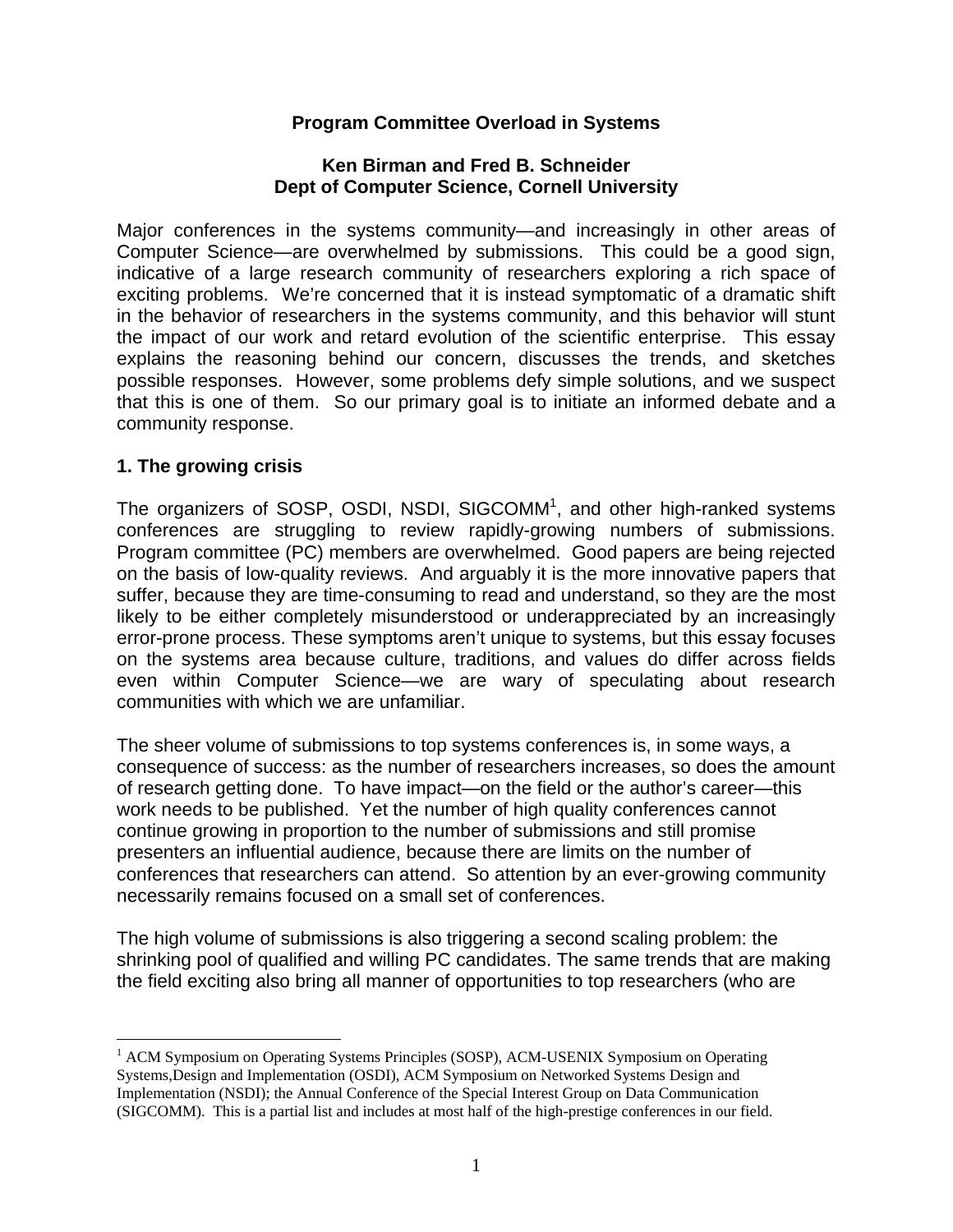highly sought as PC members). Those who do serve on PCs rightly complain that they are overworked and unable to read all the submissions.

- If submissions are read by only a few PC members then there will be fewer broad discussions at PC meetings about the most exciting new research directions. Yet senior PC members often cite such dialog as their main incentive for service.
- If fewer senior researchers are present at the PC meeting then serving on the PC no longer provides informal opportunities for younger PC members to interact with senior ones.

And a growing sense that the process is broken has begun to reduce the prestige associated with serving on a PC. Service becomes more of a burden and less likely to help in career advancement. When serving on a PC becomes unattractive, a sort of death spiral is created.

In the past, journal publications were mandatory for promotions at the leading departments. Today, promotions can be justified with publications in top conferences (see, for example, the CRA guidelines on tenure<sup>2</sup>). Yet conference publications are shorter. This leads to more publications per researcher and per project, even though the aggregate scientific content of all these papers is likely the same (albeit with repetition for context-setting). So our current culture creates more units to review with a lower density of new ideas.

Conference publications are an excellent way to alert the community to a general line of inquiry, or to publicize an exciting recent result. Nevertheless, we believe that journal papers remain the better way to document significant pieces of systems research. For one thing, journals do not force the work to be fractured into 12-page units. For another, the review process, while potentially time-consuming, often leads to better science and a more useful publication. Perhaps it is time for the pendulum to swing back a bit.

# **2. Looking back and peering ahead**

How did we get to this point? Historically, journals accepted longer papers and imposed a process involving multiple rounds of revision based on careful review. Publication decisions were made by standing boards of editors, who are independent and reflective. So journal papers were justifiably perceived as archival, definitive publications. And thus they were required for tenure and promotions.

This pattern shifted at least two decades ago, when the systems researchers themselves voted with their feet. Given the choice between writing a definitive journal paper about their last system (having already published a paper in a strong conference) versus building the next exciting system, systems researchers usually

 $\overline{a}$ 

<sup>&</sup>lt;sup>2</sup> http://www.cra.org/reports/tenure\_review.html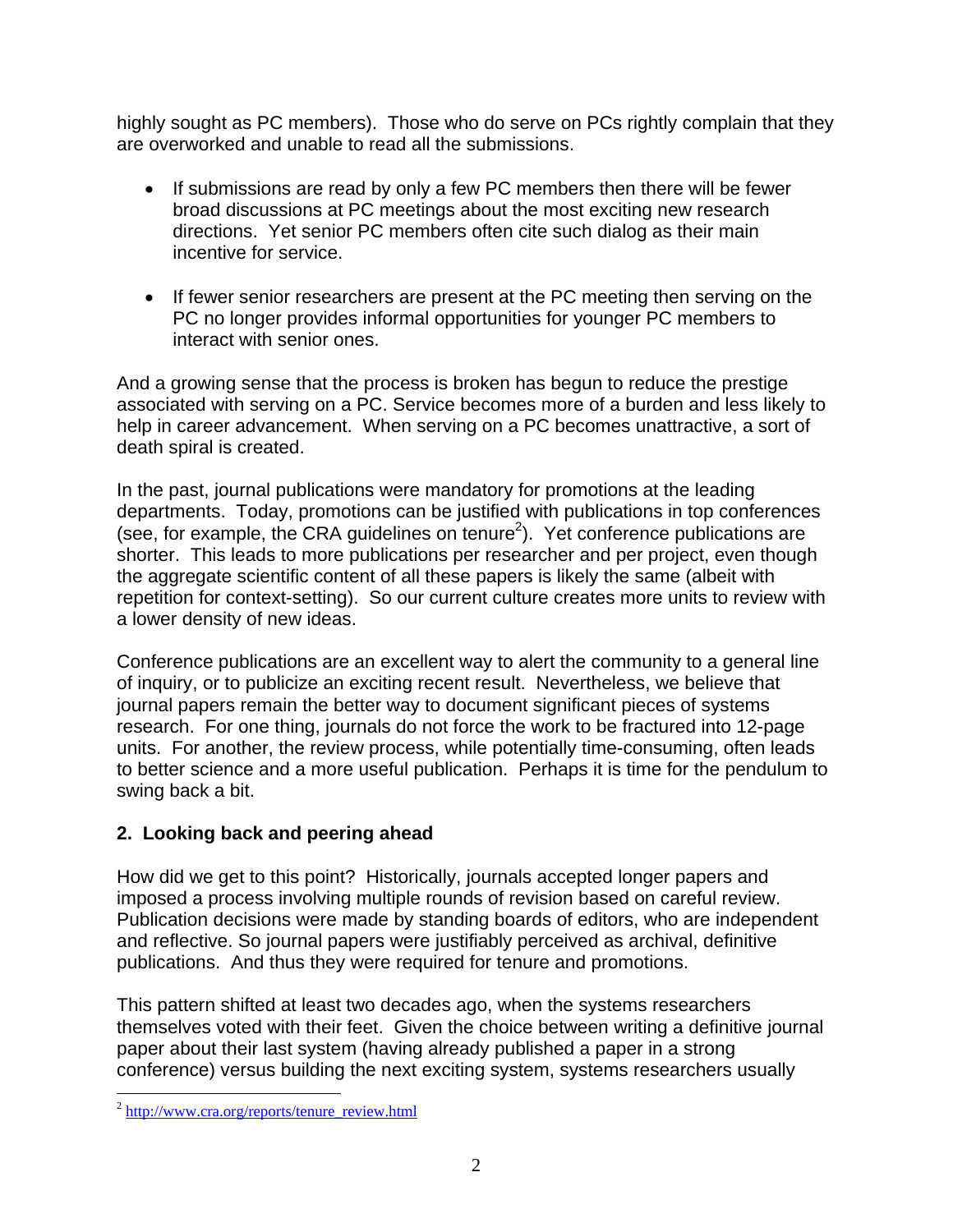opted to build that next system. Computer Science departments couldn't face having their promising young leaders denied promotion over a lack of journal publications, so they educated their administrations about the unique culture of the systems area. With journal publication no longer central to career advancement, more and more researchers chose the path offering quicker turn-around, less dialog with reviewers, and that accepted smaller contributions (which are easier to devise and document).

As submissions declined, journals started to fill their pages by publishing material from top conferences. Simultaneously, under cost pressure, journals limited paper lengths, undercutting one of their advantages. Reviewers for journals receive little visibility or thanks for their efforts, so it is a task that often receives lower priority. And that leads to publication delays that some researchers argue make journal publication unattractive, although when ACM TOCS $3$  (a top systems journal) slashed reviewer delay, researchers still shunned submitting papers there.

Simultaneously, the top conferences have also evolved. Once, SOSP and SIGCOMM were self-policed: submissions were not blinded, so submitting immature work to be read by a program committee populated by the field's top researchers could tarnish your reputation. And the program committees read *all* the submissions, debating each acceptance decision (and many rejections) as a group. An author learned little about that debate, though, receiving only a few sentences of hastily written feedback with an acceptance or rejection decision.

Today, author names are hidden from the program committee, the top conferences provide authors of all submissions detailed reviews, and there are more top conferences (e.g., OSDI and NSDI) for an author to target. So authors feel emboldened to submit almost any paper to almost any conference, because acceptance will advance their research and career goals, but rejection does them virtually no harm. In fact, a new dynamic has evolved, where work is routinely submitted in rough, preliminary form under a mentality that favors a cycle of incremental improvements based on the detailed program committee feedback until the work exceeds the acceptance threshold of some PC. And often that threshold is reached before the work is fully refined. Thus, it is not uncommon to see publication of an initial paper containing a clever but poorly executed idea, a much improved followon paper published elsewhere, and then a series of incremental results being published. Perversely, this maximizes author visibility but harms the broader scientific enterprise.

Thus we see a confluence of factors that amplify—increasing the magnitude without adding content to a signal—the pool of submissions. Faced with huge numbers of papers, it is inevitable that the PC would grow larger, that reviewing would be done outside the core PC, or that each PC member would write reviews for only a few papers. The trend towards web-based PCs that don't actually meet begins to look sensible, because it enables ever-larger sets of reviewers to be employed without having to assemble for an actual meeting. Indeed, even in the face-to-face PC model,

 $\overline{a}$ 

<sup>&</sup>lt;sup>3</sup> ACM Transactions on Computer Systems (TOCS).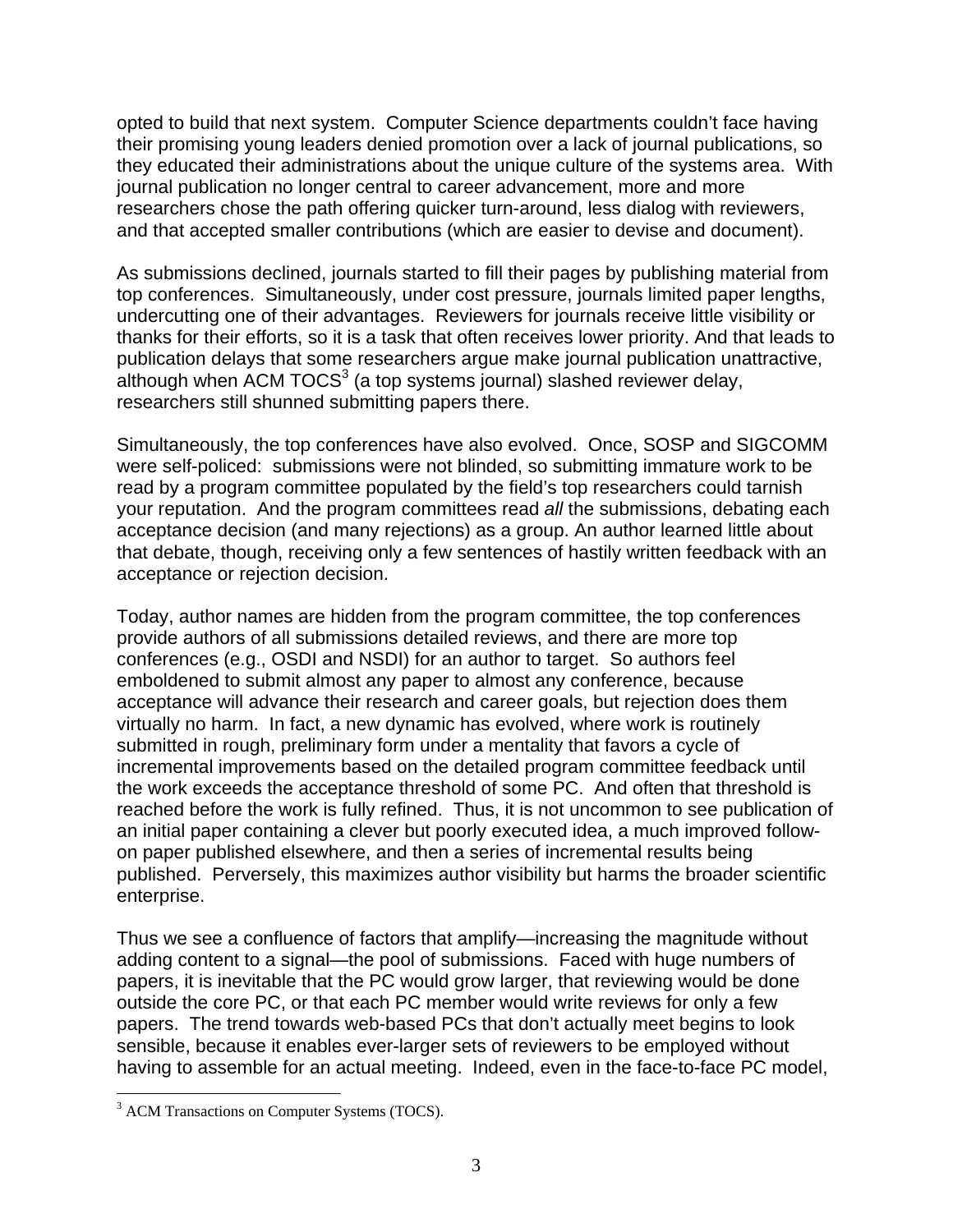it is not uncommon for the PC meeting to devolve into a series of subgroup discussions, with paper after paper debated by just two or three participants while twenty others read their email.

Reviews written by non-PC members, perhaps even PhD students new to the field, bring a new set of problems. What does it mean when an external reviewer checks "clear accept" if he or she has read just 2 or 3 out of 200 submissions and knows little of the prior work? The quality rating of a paper is often submerged in a sea of random numbers. Yet lacking any alternative, PCs continue to use these numbers for ranking paper quality. Moreover, because authorship by a visible researcher is difficult to hide in a blinded submission (and such an author is better off not being anonymous), work by famous authors is less likely to experience this phenomenon, amplifying a perception of PC unfairness.

Faced with the painful reality of large numbers of submissions to evaluate, PC members focus on flaws in an effort to expeditiously narrow the field of papers on the table. Genuinely innovative papers that have issues, but could have been conditionally accepted, are all too often rejected in this climate of negativism. So the less ambitious, but well-executed work trumps what could have been the more exciting result.

Looking to the future, one might expect electronic publishing in its many manifestations to reshape conference proceedings and journal publications, with both positive and negative consequences. For example, longer papers can be easily accommodated in electronic forums, but authors who take advantage of this option may make less effort to communicate their findings efficiently. The author submits camera-ready material, reducing production delays, but the considerable value added by having a professional production and editing staff is simultaneously lost.

As the nature of research publication evolves, the community needs to contemplate two fundamental questions:

- What should be the nature of the review and revision process? How rigorous need it be for a given kind of publication venue? Should a dialog involving referees' reviews and authors' revisions plus rebuttals be required for all publication venues or just journals? How should promotion committees treat publication venues—like conferences—where acceptance is highly competitive but the decision process is less deliberative and nobody scrutinizes final versions of papers to confirm that issues were satisfactorily resolved? How do we grow a science where the definitive publications for important research are neither detailed nor carefully checked?
- Should we continue to have high-quality, "must-attend" conferences, with the excitement, simultaneity, and ad hoc in-the-halls discussions that these bring? If we do, and they remain few in number, does it make sense for these to be structured as a series of plenary sessions in which (only) the very best work is presented? As an alternative, conferences could make much greater use of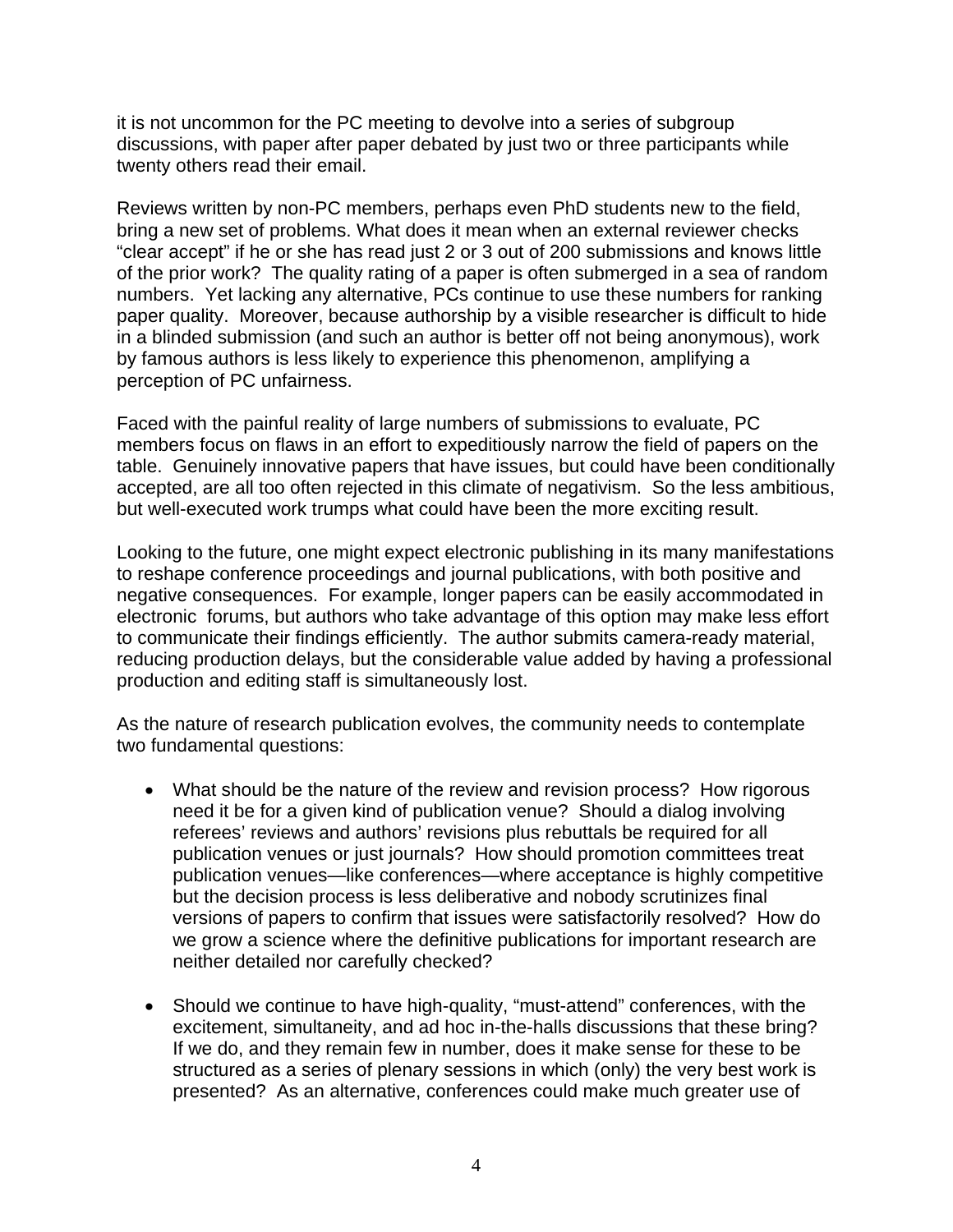large poster sessions or "brief presentation" sessions, structured so that no credible submission is excluded (and printing associated full papers in the proceedings). By offering authors an early path to visibility, could these kinds of steps reduce pressure?

## **3. A high level view: What must change (and what must not)**

An important role—if not *the* role—of conferences and journals is to communicate research results. *Impact is the real metric.* And in this we see some reason for hope, because a community seeking to maximize its impact would surely not pursue a strategy of publishing modest innovations rather than revolutionary ones. Force fields are needed to encourage researchers to maximize their impact, but creating these force fields will likely require changing our culture and values.

Another paper<sup>4</sup> in this journal suggests a game-based formulation of the situation, where the winning strategy is one that incentivizes both authors and program committees to behave in ways that remedy the problems discussed above. One can easily conjure other characterizations of the situation and other means of redress. But any solution must be broad and flexible, since systems research is far from a static enterprise. A solution must accommodate a field that is becoming more interdisciplinary in some areas and more specialized in others, challenging the very definition of "systems". For example, the systems research community is starting to embrace studying corporate infrastructure components that (realistically) can only be investigated in highly exclusive proprietary settings—publication and validation of results now brings new challenges.

Nevertheless, some initial steps to solving the field's problems are evident. Why not make a deliberate effort to evaluate accomplishments in terms of impact? To the extent that we are a field of professionals who advance in our careers (or stall) on the basis of rigorous peer reviews, such a shift could have a dramatic effect. We need to learn to filter CVs inflated by the phenomena discussed earlier, and we need to publicize and apply appropriate standards in promotions, awards, and in who we holdup as our leaders.

PCs need to adapt their behavior. Today, PCs are not only decision making bodies for paper acceptances but they have turned into rapid-response reviewing services for any and all. If authors of the bottom 2/3 of the submissions did not receive detailed reviews, then there would be less incentive for them to submit premature work. And even if they did submit half-baked papers, the workload of the PC would be substantially decreased given the reduced reviewing load. If some sort of reviewing service is needed by the field (beyond asking one's research peers for their feedback on a draft), then rather than overloading our PCs, we should endeavor to create one the web, social networks, and ad hoc cooperative enterprises like Wikipedia surely can be adapted to facilitate such a service.

 $\overline{a}$ 

<sup>&</sup>lt;sup>4</sup> Scaling the Academic Publication Process to Internet Scale. Jon Crowcroft, S. Keshav, Nick McKeown. Submission to CACM